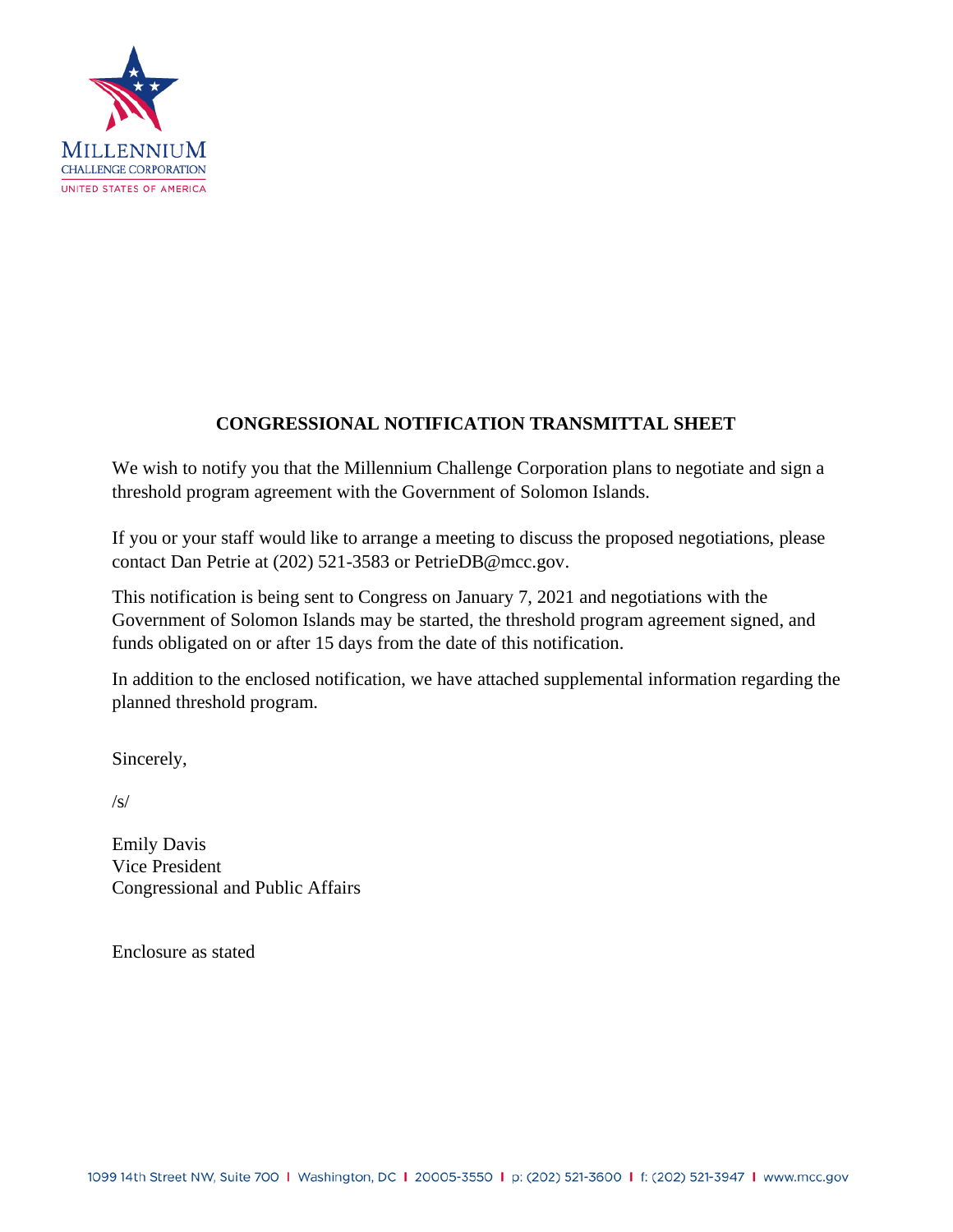# **MILLENNIUM CHALLENGE CORPORATION CONGRESSIONAL NOTIFICATION**

January 7, 2021

| PROGRAM:                  | <b>Threshold</b> |
|---------------------------|------------------|
| APPROPRIATIONS CATEGORY:  | Fiscal Year 2019 |
| <b>OBLIGATION AMOUNT:</b> | \$23,000,000     |

Pursuant to section 7015(c) of the Department of State, Foreign Operations, and Related Programs Appropriations Act, 2019; and section 610(a) of the Millennium Challenge Act of 2003, as amended (the "Act"), this notification is to advise you that the Millennium Challenge Corporation (MCC) intends to negotiate and sign an agreement with the Government of Solomon Islands obligating up to \$23,000,000 of fiscal year 2019 funds for a program of assistance under section 616 of the Act (the "Threshold Program").

The proposed threshold program with Solomon Islands is designed to support policy and institutional reforms in two areas identified as critical constraints to economic growth and poverty reduction: (1) access to land, with focus on the tourism sector and (2) natural resource management.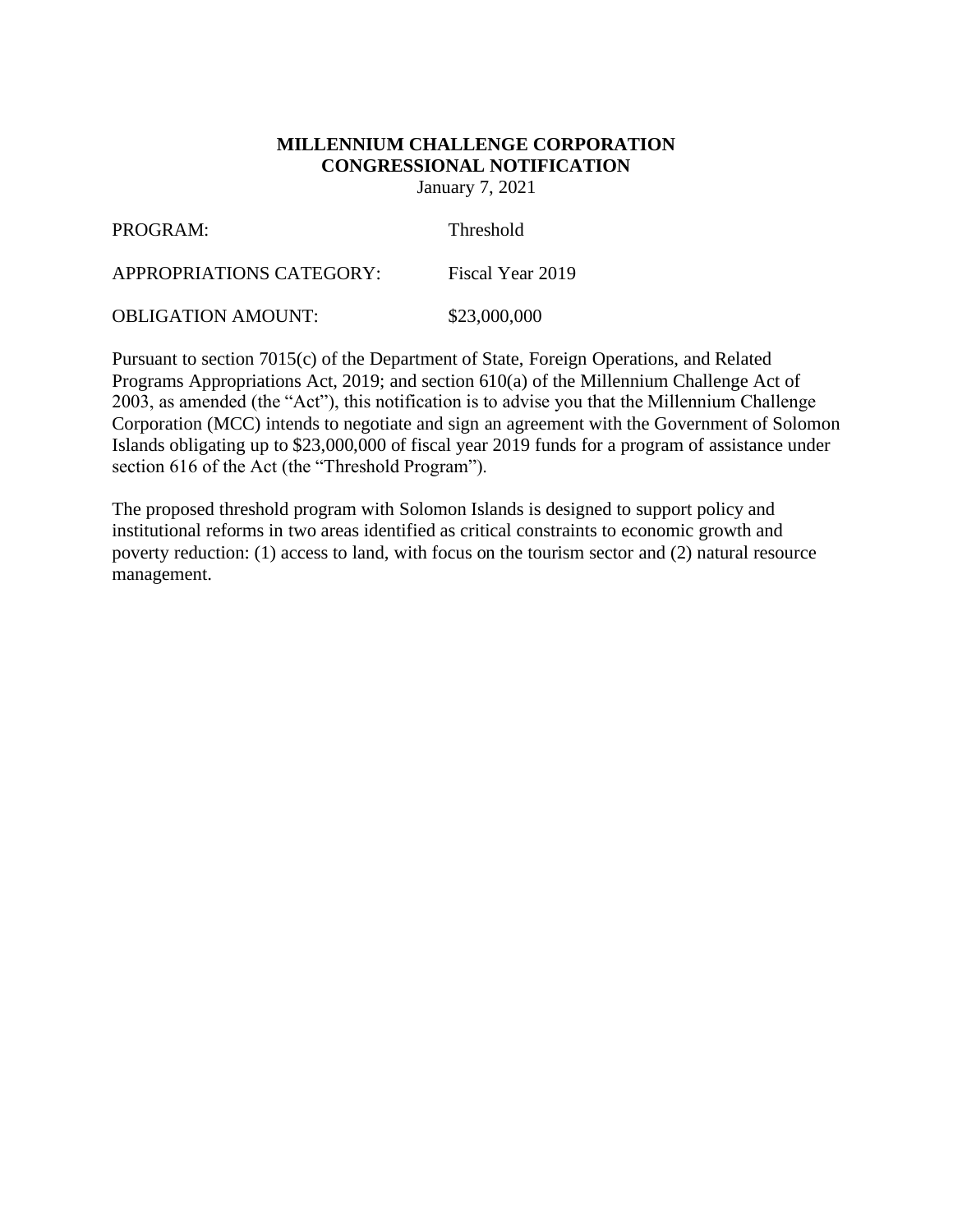#### **SUPPLEMENTAL INFORMATION PROPOSED SOLOMON ISLANDS THRESHOLD PROGRAM**

## **Overview**

The proposed Millennium Challenge Corporation (MCC) threshold program for the Solomon Islands seeks to assist the Solomon Islands Government in addressing two major constraints to economic growth: inability to access land in the tourism sector and ineffective natural resource management in the logging sector. The threshold program will address these constraints through two projects: the Accessing Land for Tourism Investment Facilitation (ALTIF) Project and the Forest Value Enhancement Project (FoVEP).

## **Background and Context**

#### *Selection and Eligibility Overview*

Solomon Islands was selected by the MCC Board of Directors in December 2018 to develop a threshold program. Historically, Solomon Islands has been a strong performer on the MCC scorecard, consistently passing when it was in the lower income group. Since transitioning to the higher income scorecard category, Solomon Islands has not been able to pass at least 10 of the 20 indicators, the minimum required, as a result of the stiffer competition among countries in that income category. The Control of Corruption and Democratic Rights indicators, however, remain bright spots for the country as it continues to pass both strongly.

## *Summary of Constraints to Growth*

MCC and the Solomon Islands Government identified two binding constraints to economic growth in Solomon Islands.

- *Inability to Access Land*: Land is inaccessible for investment in long-term, sustainable economic activities. This is due to an inability to clarify rights holders, establish secure land rights, and establish enforceable agreements.
- *Ineffective Natural Resource Management*: Solomon Islands is unable to adequately oversee its logging and mining sectors. This leads to significant losses in government revenue, environmental damage, unsustainable production, insufficient benefits to communities, and inadequate investment in responsible uses of the resources.

#### *Country Context*

Economic growth is essential for creating economic opportunity and political stability, especially since Solomon Islands is heavily reliant upon donors. Over the last few decades, economic growth in Solomon Islands has been largely dependent on logging, which accounts for more than half of the country's exports and directly provides more than 20 percent of the government's tax revenue. However, forests have been over-harvested for decades and the sustainability of the sector is in doubt. Facing a decline in the country's largest economic sector, Solomon Islands will need new sources of economic growth that can generate tax revenue, foreign exchange, and jobs.

Tourism provides one of the few opportunities for job creation in Solomon Islands. Growing this sector faces several challenges. A poor investment climate and limited investment facilitation capacity creates impediments for new investors seeking to enter the country. Securing land for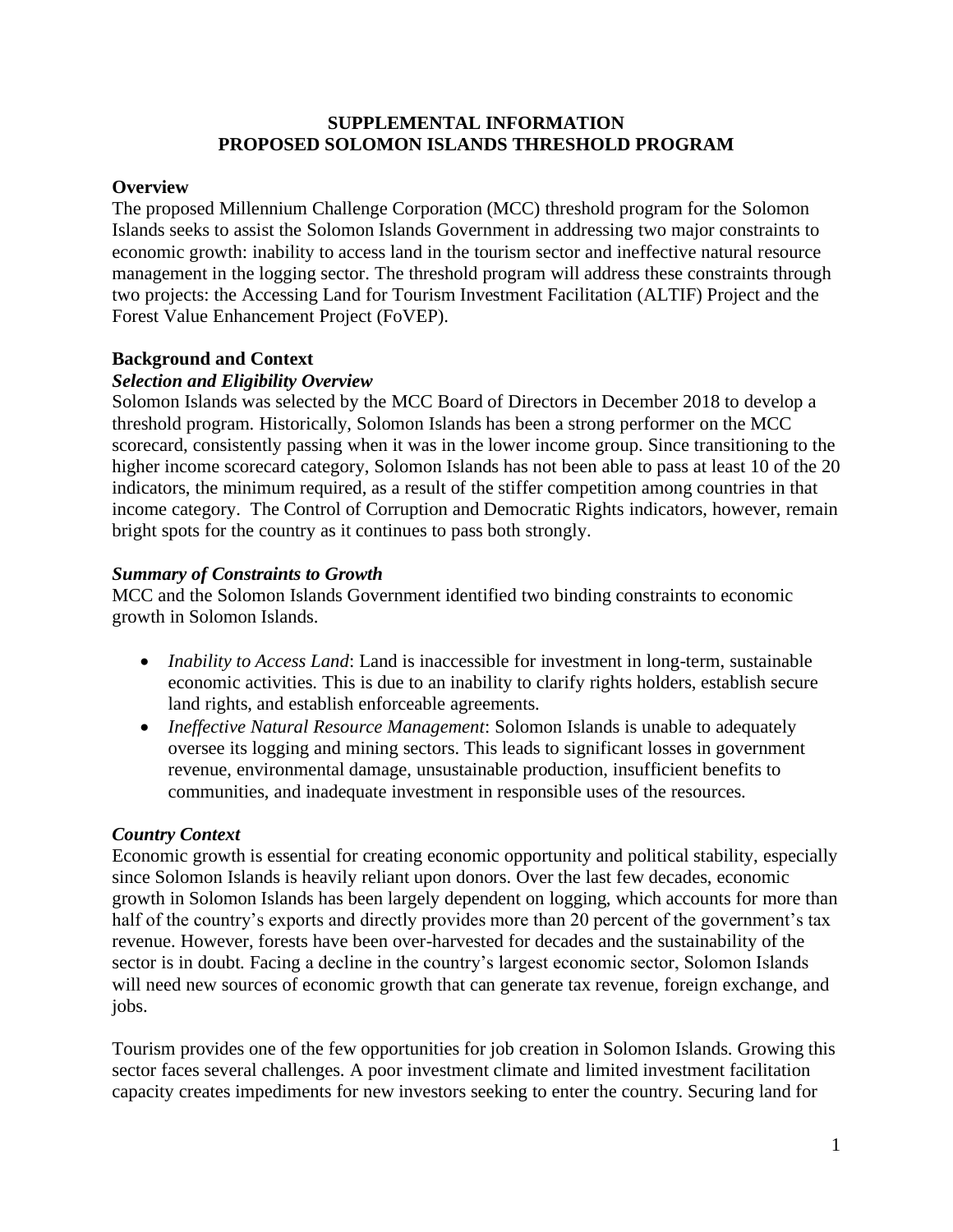investment is another major challenge, with over 80 percent of land in Solomon Islands held by communities under an informal customary tenure regime. Gaining access to registered land typically also requires obtaining and retaining social license. Additionally, national revenue from tourism was small but growing pre-COVID-19. Since COVID-19, tourism has been in decline globally, posing additional challenges to the tourism sector.

Improved forestry management also offers opportunities for sustained economic growth. While the forest sector accounts for more than half of Solomon Islands total export value, mismanagement of the sector leads to underreporting on as much as \$100-150 million worth of logging exports and undermines the shared prosperity which should result from the sustainable use and equitable sharing of benefits derived from the country's natural resources. Furthermore, weak regulatory enforcement and a lack of transparent revenue-sharing from forest sector resources create opportunities for elite capture and lead to environmental damage due to unsustainable logging practices.

## **Program Budget and Summary**

The threshold program aims to reduce poverty in Solomon Islands by catalyzing economic growth in the tourism and forestry sectors. The program consists of two proposed projects, the Accessing Land for Tourism Investment Facilitation Project and the Forest Value Enhancement Project.

Below is the anticipated budget of the proposed threshold program with the Government of Solomon Islands and a summary describing its components.

| Component                                                                 | US <sub>s</sub> |
|---------------------------------------------------------------------------|-----------------|
| 1. Project #1: Accessing Land for Tourism Investment Facilitation (ALTIF) | \$11,562,000    |
| 1.1 Activity #1: Improve Access to Land and Establish Social License      | \$4,175,000     |
| to Operate for the Tourism Investor                                       |                 |
| 1.2 Activity #2: Increasing Tourism Investment through Investment         | \$5,957,000     |
| Facilitation                                                              |                 |
| 1.3 Activity #3: Facilitation of Government Reform                        | \$1,430,000     |
| 2. Project #2: Forest Value Enhancement Project (FoVEP)                   | \$6,500,000     |
| 2.1 Activity #1: Forest Management through Payment for Ecosystem          | \$5,000,000     |
| <b>Services</b>                                                           |                 |
| 2.2 Activity #2: Policy and Institutional Reforms for Alternative Forest  | \$1,500,000     |
| Management                                                                |                 |
| 3. Monitoring $&$ Evaluation                                              | \$1,550,000     |
| 4. Program Administration & Oversight                                     | \$388,000       |
| 5. American Catalyst Facility for Development                             | \$3,000,000     |
| <b>Threshold Program Total</b>                                            | \$23,000,000    |

## **Table 1: Solomon Islands Threshold Program Budget**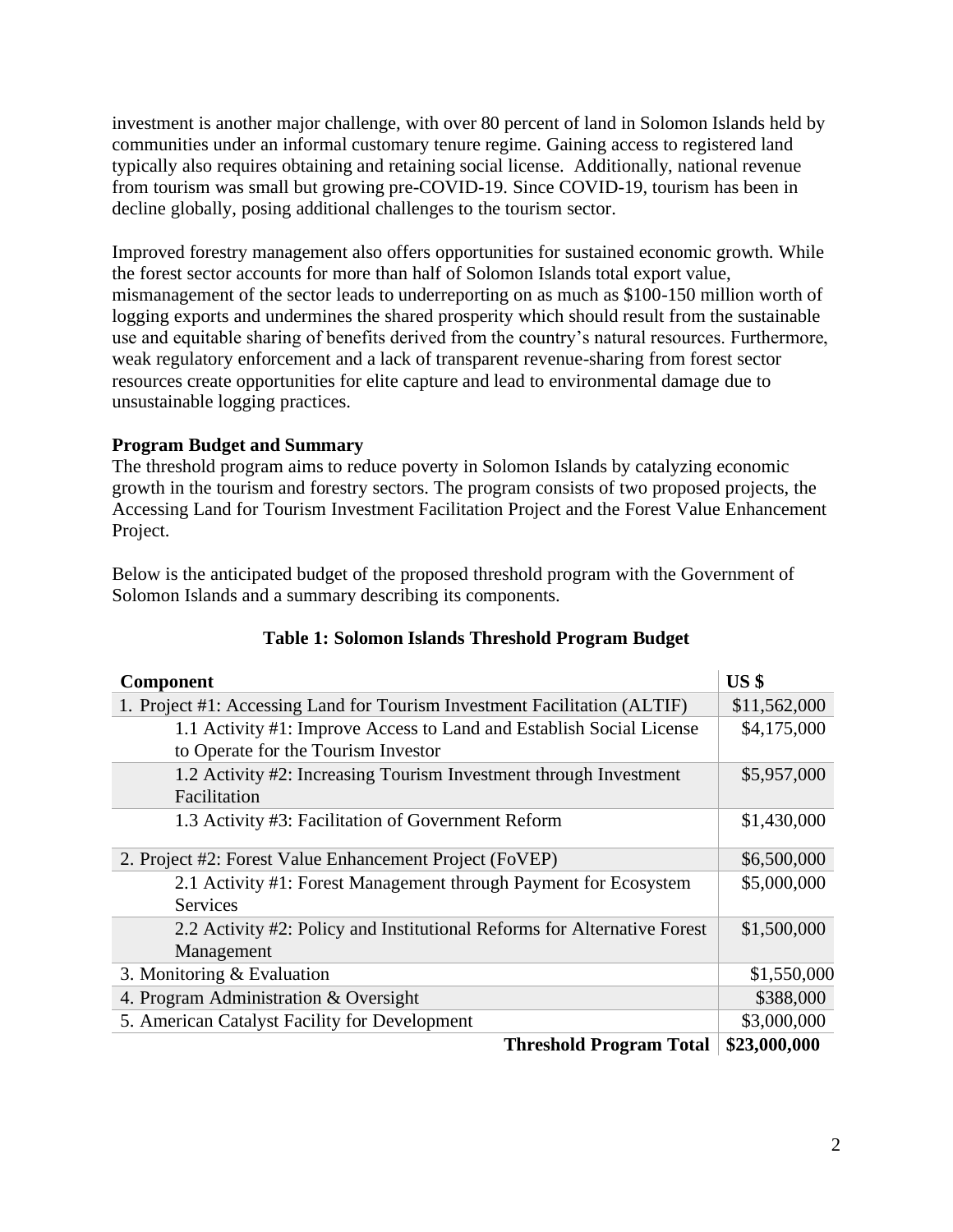## **Proposed Projects**

## *Project #1: Accessing Land for Tourism Investment Facilitation*

*Project Objective:* The objective of the ALTIF Project is to address the land access and investment facilitation issues that have prevented Solomon Islands from realizing its potential in tourism, one of the country's few growth opportunities. The ALTIF Project seeks to achieve this objective by building government capacity to identify investable land and facilitate investment in the sector. The ALTIF Project aims to increase tourism investment in Solomon Islands, which is expected to deliver jobs and productivity gains, increased local purchases, and foreign exchange benefits.

The land access activity will increase the capacity of the Government of Solomon Islands to identify registered land that can attract tourism investment, assist potential investors in obtaining the necessary licenses to ensure tenure security, and realize an investment. The project will also assist local communities to ensure inclusive governance of their land to prepare for future investment opportunities.

The investment facilitation activity will work in collaboration with the government to develop a portfolio of land parcels that present potential opportunities for responsible investors. The project will then work to develop the government's capacity to respond to investor needs and identify projects that have the potential to yield the greatest benefit to Solomon Islanders by fostering local economic growth, including the expansion of employment and entrepreneurship opportunities for women.

Building governance reform capacity in the tourism and land sectors will strengthen policy and institutional problem solving. This activity will deepen project sustainability and country ownership, enabling tourism to become a driver of growth in Solomon Islands.

#### *Project #2: Forest Value Enhancement Project*

*Project Objective:* FoVEP aims to generate more reliable, sustainable benefits from Solomon Islands' forest resources by (1) attenuating negative environmental impacts, (2) increasing and more equitably sharing the community and national revenues from forest resources, and (3) achieving a more balanced regulatory and enforcement regime between logging and non-logging uses of forests.

The Payment for Ecosystem Services (PES) activity includes the expansion of an economically viable PES program designed to generate environmental, economic, and social benefits through PES accreditation and eventual carbon credit payments in participating communities.

The facilitated governance reform activity will seek to strengthen problem solving capacity to increase opportunities for regulatory and enforcement reforms in the forest industry in participating project jurisdictions and, to the extent possible, with the national regulatory framework.